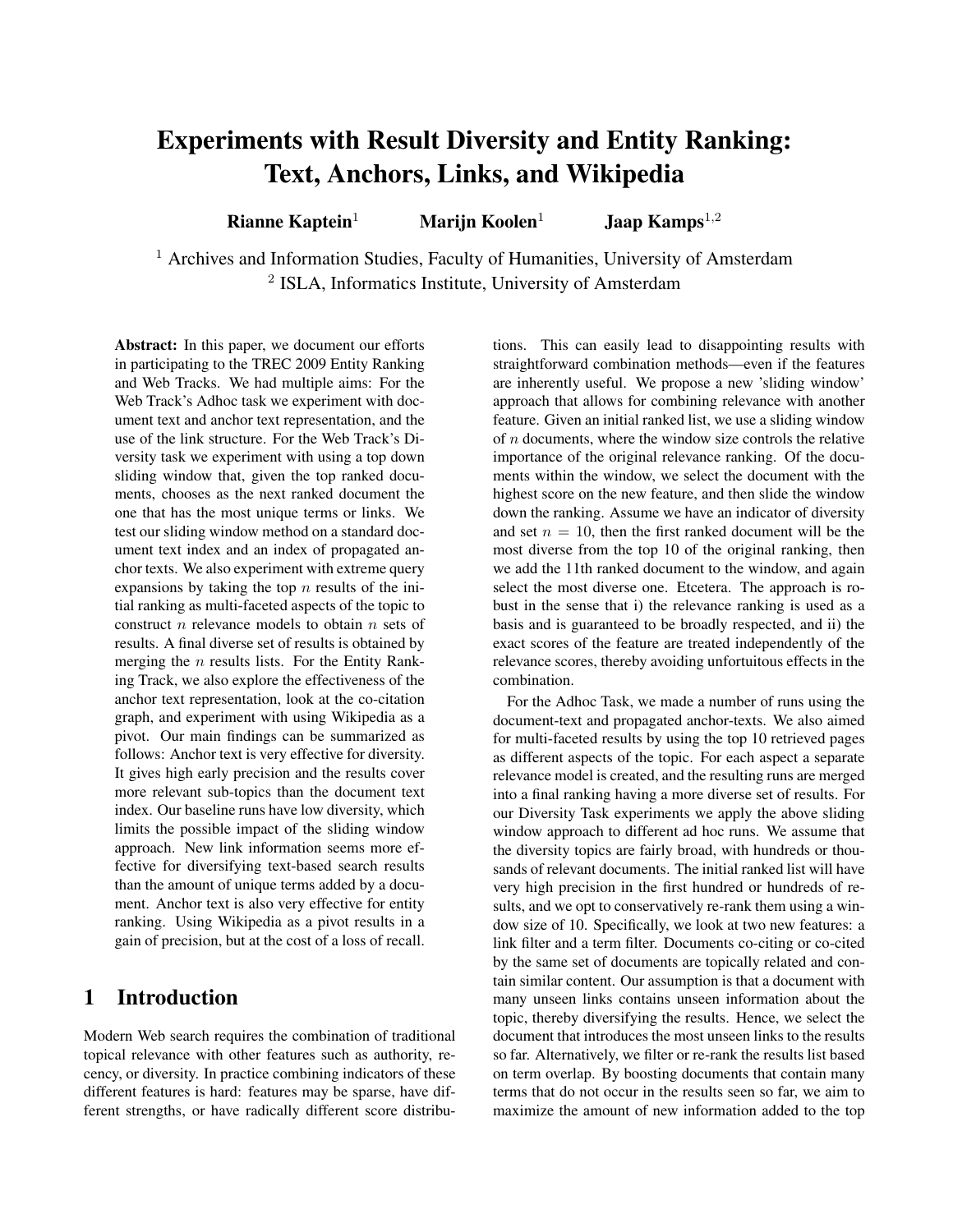of the ranked list.

Entity ranking on the Web is a difficult task with many pitfalls. Before any entities can be ranked, they first have to be recognized as entities and classified into the correct entity type. Our hypothesis is that effective entity ranking on the web can be achieved by exploiting the available structured information to make sense of the great amount of unstructured web information. We propose to use Wikipedia to avoid the problem of entity recognition, and to simplify the entity type classification. Wikipedia is an excellent resource for entity ranking because of its elaborate category structure. The TREC entity ranking track investigates the problem of related entity finding, where entity types are limited to people, organizations and products. The people, organization and product entity types can easily be mapped to Wikipedia categories. Successful methods for entity ranking in Wikipedia have been explored in the entity ranking task that runs since 2007 at INEX (Initiative for the Evaluation of XML retrieval). We investigate the relations between the TREC and the INEX entity ranking task, and try to carry over methods that have proven effective at the Wikipedia task. To retrieve web pages outside of Wikipedia we make use of link information, in particular the external links already present on the Wikipedia pages. The effectiveness of the Wikipedia pivot approach is compared to the effectiveness of standard retrieval methods using either a full-text index, or a propagated anchor-text index.

The rest of this paper is organized as follows. In Section [2,](#page-1-0) we describe the experimental set-up. In Section [3,](#page-1-1) we discuss our experiments for the Web Track and our Entity Ranking experiments in Section [4.](#page-5-0) Finally, we summarize our findings in Section [5.](#page-6-0)

# <span id="page-1-0"></span>2 Experimental Set-up

For both the Entity Ranking and Web Tracks we only used the category B of the ClueWeb collection, and Indri [\[3\]](#page-7-0) for indexing. Stopwords are removed and terms are stemmed using the Krovetz stemmer. We built the following indexes:

- Text: contains document text of all documents in ClueWeb category B.
- Anchor: contains the anchor text of all documents in ClueWeb category B. All anchors are combined in a bag of words. 37,882,935 documents (75.43% of all documents) have anchor text and therefore at least one incoming link.
- Web only: contains document text of all non-Wikipedia documents in ClueWeb category B. This consists of all documents in part en0000 to en0011.
- Wikipedia only: contains document text of all Wikipedia documents in ClueWeb category B. This consists of all documents in part enwp00 to enwp03.

For all runs, we use Jelinek-Mercer smoothing, which is implemented in Indri as follows:

$$
P(r|D) = \frac{(1 - \lambda) \cdot tf_{r,D}}{|D|} + \lambda \cdot P(r|C)
$$
 (1)

where  $D$  is a document in collection  $C$ . We use little smoothing ( $\lambda = 0.15$ ), which was found to be very effective for large collections [\[4,](#page-7-1) [5\]](#page-7-2).

For ad hoc search, pages with more text have a higher prior probability of being relevant [\[6\]](#page-7-3). Because some web pages have very little textual content, we use a linear document length prior  $\beta = 1$ . That is, the score of each retrieved document is multiplied by  $P(d)$ :

$$
P(d) = \frac{|d|^{\beta}}{\sum |d'|^{\beta}}
$$
 (2)

Using a length prior on the anchor text representation of documents has an interesting effect, as the length of the anchor text is correlated to the incoming link degree of a page. The anchor text of a link typically consists of one or a few words. The more links a page receives, the more anchor text it has. Therefore, the length prior on the anchor text index promotes web pages that have a large number of incoming links and thus the more important pages.

# <span id="page-1-1"></span>3 Web Track

We submitted runs for both the Adhoc and Diversity Tasks. We experiment with using the anchor text of web pages as alternative document representation. The effectiveness of anchor text for locating relevant entry pages is well established [\[1,](#page-7-4) [6\]](#page-7-3) but for ad hoc search it seems less useful [\[2,](#page-7-5) [5\]](#page-7-2). Given the fairly large coverage of the anchors–more than 75% of the documents in the collection have at least one incoming link–and the high density of the link graph–we extracted over 1.5 billion collection-internal links–the anchor index could give high early precision, which is required for the Diversity task. As anchor text provides a document representation that is disjoint from the document text, documents that have very similar anchor text might have more *dissimilar* document text. This could be useful for generating a diverse results list.

The ClueWeb collection also contains a snapshot of the English Wikipedia, which is very different in nature from the rest of the World Wide Web. We want to directly compare the results from Wikipedia against results from the rest of the Web. Because Wikipedia has encyclopedic articles on single topics, it plausibly has lower redundancy of information than the Web. This might have a significant impact on the diversity of retrieved Wikipedia pages, as each page should have unique content and a list of Wikipedia pages should naturally be diverse.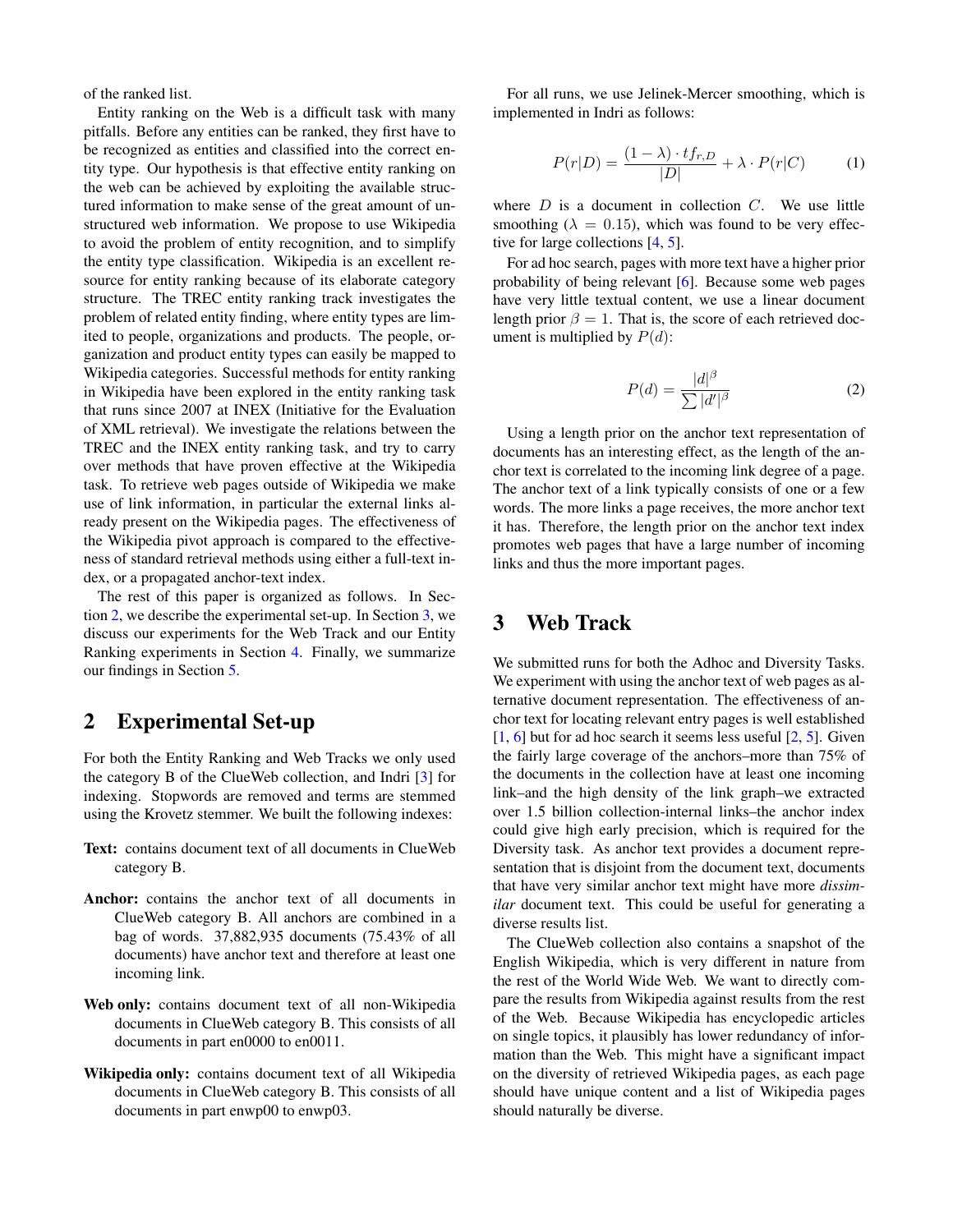### 3.1 Diversifying Retrieval Results

We use two methods to diversify search results. The first method post-processes the initial ranked list using a top down filter and the second method is an extreme form of relevance feedback.

#### 3.1.1 Filtering using sliding windows

To make results in the ranked list more diverse, we experiment with a top-down filtering method using a sliding window of  $n$  documents. We keep the highest ranked result as is and choose from the next  $n$  documents the one that maximises diversity according to some diversity indicator. We then slide the window down one step in the list and repeat the process. All official runs use a window of size  $n = 10$ . This filter allows us to easily test the utility of different document features before spending a lot of time finding the proper way to combine the most effective features. Because the filter is relatively conservative–documents can move up at most  $n - 1 = 9$  ranks–the initial relevance ranking is broadly respected and we avoid low ranked off-topic documents with extremes scores on some feature from infiltrating the higher ranks. If a certain feature is not useful for a certain task–in this case diversity–the sliding window approach guarantees its impact will be small. If we find an effective feature, we can easily make its impact bigger by increasing the size of the sliding window. As diversity indicators we use the number of new terms or new links introduced by the next document.

- Term Filter (TF): Term overlap is often used to measure document similarity. We use the inverse of this idea to achieve diversity. Given the highest ranked document(s), the next document should add new terms to those the user has already seen in higher ranked documents. From the documents within the sliding window we choose the one that has the most new terms to optimise diversity. A side effect of this feature is that it favours long documents, as they tend to contain more distinct terms.
- Link Filter (LF): Another measure of document similarity is co-citation coupling, which is used in citation analysis. The more citations two documents have in common, the more similar their subject matter. We use the same approach as with the term-based filter and choose from the documents in the sliding windows the one that has the most new incoming or outgoing links. With incoming links we measure how often a document is cited by others that do not cite documents higher in the ranking. With outgoing links we measure how often a document cites web pages that are not cited by documents higher in the ranking. A side effect of using incoming links is that it favours documents with a high indegree, which are typically entry pages of sites or popular pages. A side effect of using outgoing links is that

it favours documents with a high outdegree, which are typically list pages or index pages.

#### 3.1.2 Merging results from multiple relevance models

Another method is to use the top  $n$  documents as  $n$  different aspects of the search topic, and use them for relevance feedback to obtain diverse expanded queries. For each document a separate relevance model is created to obtain  $n$  results list, which are then merged into a final ranking. Assuming that each document will give a different relevance model, each query will represent the overall topic in a slightly different context. Our submitted runs use  $n = 10$  documents.

### 3.2 Official Runs

We submitted two runs for the Adhoc Task:

- UamsAw7an3: mixture of text and anchor text runs.  $s_{mix}(d) = \lambda \cdot s_{text}(d) + (1 - \lambda) \cdot s_{anchor}(d)$  with  $\lambda = 0.7$
- UamsAwebQE10: full ClueWeb text index. 10 different relevance models are constructed, one from each document in the top 10 results. The results retrieved using the 10 relevance models are merged into a final ranking based on their retrieval scores.

We submitted three runs for the Diversity Task:

- UamsDancTFb1: Anchor text index run with length prior  $\beta = 1$ , term filter applied with  $n = 10$ .
- **UamsDwebLFout:** Text index run with length prior  $\beta = 1$ , link filter applied using all outgoing links and  $n = 10$
- **UamsDwebQE10TF:** Text index run with length prior  $\beta =$ 1, each result in the top is used as a separate document for query expansion. Final run is a merge of 10 runs using different relevance models.

#### 3.3 Results

We will first discuss results of our baseline runs to show the relative effectiveness of the various indexes.

#### 3.3.1 Baseline results

For the Adhoc Tasks we report the official statMAP measure and statMPC@30 in Table [1.](#page-3-0) Clearly, the length prior has a big impact on performance. On the text index, both early and overall precision increase when the length prior is used. On the anchor text index, the overall precision drops slightly when using the length prior, but the early precision vastly improves. Because most documents in the collection have no or only a few incoming links, the anchor text of these documents is poor. Thus, the anchor text run will miss many of the relevant documents, as is reflected by the low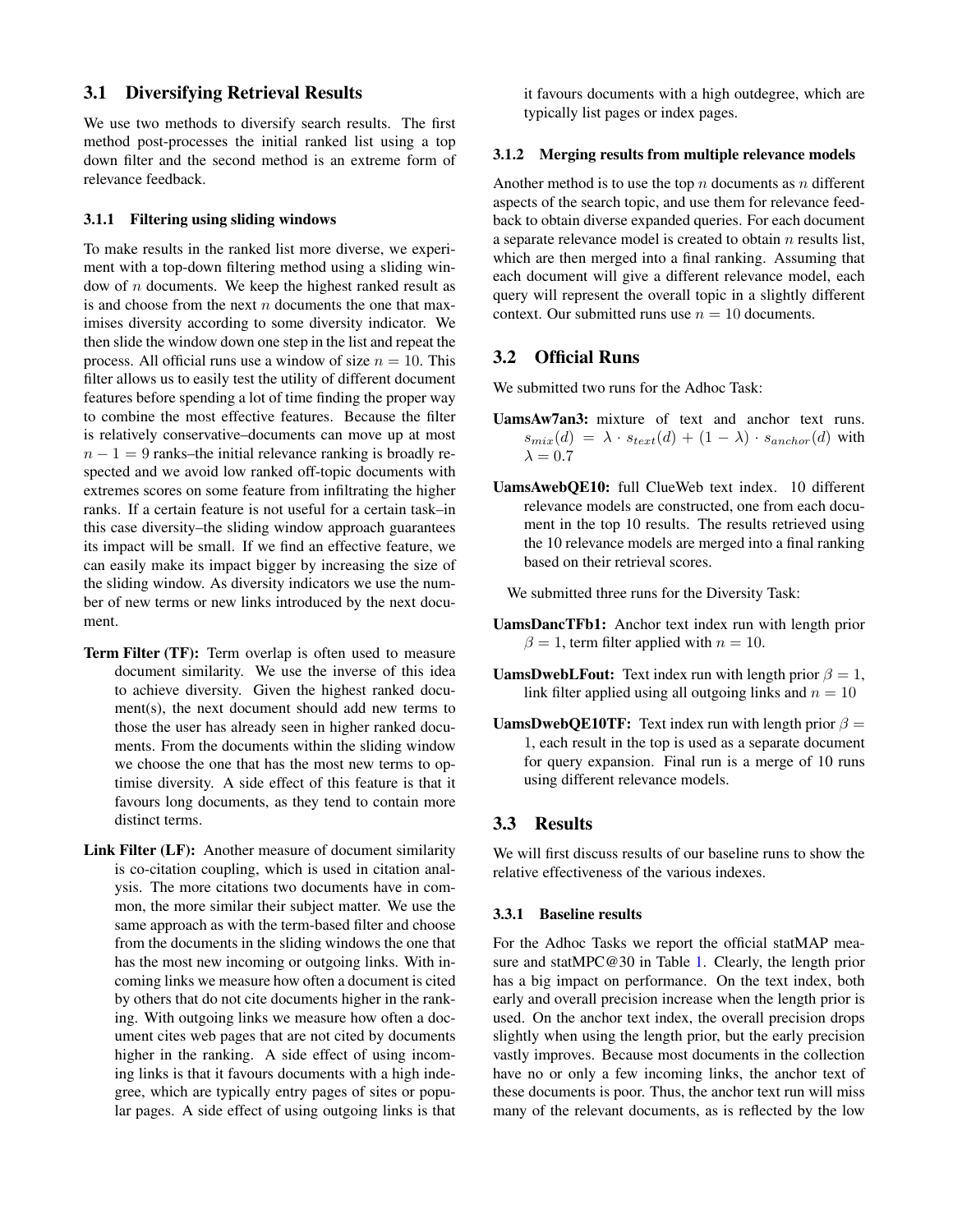<span id="page-3-0"></span>Table 1: Results for the 2009 Adhoc Task. Best scores are in bold-face.

<span id="page-3-1"></span>Table 2: Impact of length prior on Diversity performance of baseline runs. Best scores are in bold-face.

|                         |             | statMAP     | statMPC@30  |             |                         | $\alpha$ -nDCG@10 |             | <b>IA-P@10</b> |           |
|-------------------------|-------------|-------------|-------------|-------------|-------------------------|-------------------|-------------|----------------|-----------|
| Run                     | $\beta = 0$ | $\beta = 1$ | $\beta = 0$ | $\beta = 1$ | Run                     | $\beta = 0$       | $\beta = 1$ | $\beta = 0$    | $\beta=1$ |
| Text                    | 0.0991      | 0.1442      | 0.2208      | 0.3079      | Text                    | 0.094             | 0.120       | 0.038          | 0.054     |
| Anchor                  | 0.0676      | 0.0567      | 0.2010      | 0.5558      | Anchor                  | 0.178             | 0.257       | 0.054          | 0.082     |
| $0.7$ Text + 0.3 Anchor | 0.1244      | 0.1687      | 0.2952      | 0.4812      | $0.7$ Text + 0.3 Anchor | 0.156             | 0.223       | 0.066          | 0.083     |
| Web only                | 0.0880      | 0.1044      | 0.2181      | 0.2528      | Web only                | 0.081             | 0.094       | 0.032          | 0.040     |
| Wikipedia               | 0.0483      | 0.0748      | 0.1946      | 0.2433      | Wikipedia               | 0.065             | 0.124       | 0.037          | 0.071     |

average precision. Although we expected the *Anchor* run to do well on early precision, the estimated P@30 of 0.5558 seems very high when compared to similar *Anchor* only runs on the TREC Terabyte tracks [\[4,](#page-7-1) [5\]](#page-7-2) where their scores for P@10 and MAP are usually well below those of a full-text run. A possible explanation might be found when considering the way relevance is estimated. If most runs contributing to the assessment pool use a similar document representation, a single run using a very different document representation might a very different set of documents in the top ranks, which have a low sampling probability. A document with a low sampling probability that is judged relevant represents many estimated relevant documents and can result in per topic precision scores above 1.0 for runs that ranks these documents highly, thereby boosting the overall scores significantly. As mentioned before, the document representation of the anchor texts will be very different from the full text representation, and hence result in a very different ranked list. Plausibly, the anchor text model ranks certain relevant documents highly that have a low sampling probability, resulting in an estimated precision well above 1, as is the case for our anchor text run. The high mean P@30 might be an over-estimation. We removed the inclusion probability column from the official *prels* and used standard *trec eval* to see if the traditional P@30 measure gives similar results and found that the anchor text run has a much lower P@30 than the full-text run. Of course, with the pooling approach tailored for the statistical measures, these scores are also not a reliable, but give a lower bound to the actual score. The *Web only* index gives much better results than the *Wikipedia* index. This is to be expected, as the *Web only* index has many more documents and also arguably more redundant information. But as both sub collections have relevant documents, the combined index contains more relevant documents and is therefore even more effective.

For the Diversity Tasks we report the official  $\alpha$ nDCG@10 and IA-P@10 measures in Table [2.](#page-3-1) Again, we see that the length prior has a big positive impact on the diversity scores of the baseline runs. Give their impact on the Adhoc scores, this is not surprising. The runs with the length prior have more relevant documents in the top ranks and thus have more documents that receive score for the diversity measures as well. The anchor text run scores much

higher for the diversity measures than the full-text run, in line with the Adhoc results. Although we explained why the observed high early precision score for the Adhoc Task might be an over-estimation, these Diversity results, which are based on different pools and different relevance judgements, indicate that the anchor text run really has more relevance in the top ranks.

When we look at the performance of the *Web only* and *Wikipedia* runs, we see that the length prior again improves the ranking. Recall that on the Adhoc measures, the *Wikipedia* run was less effective than the *Web only* run, with and without length prior. However, for the Diversity Task, the *Wikipedia* run scores higher on both reported measures. This could mean that the Wikipedia results are more precise, or that it is easier to find relevant pages in the relatively homogeneous and spam-free Wikipedia than in the much larger Web. This will be discussed further in Section [3.3.2.](#page-3-2)

#### <span id="page-3-2"></span>3.3.2 Diversifying methods

Finally, we show the impact of the diversity specific methods in Table [3.](#page-4-0) Runs filtered on distinct terms are denoted with  $TF(n)$  wherer *n* is the size of the sliding window. Runs filtered on distinct links are denoted with  $LF(d, n)$  where d is the direction of the links (incoming or outgoing) and  $n$  is the size of the sliding window. We use  $RF(10)$  to denote a run merged from the 10 relevance feedback runs.

If method A scores better on a diversity measure than method B, it does not necessarily mean it has a more *diverse* ranking. The higher score could simply be the result of a better document ranking. To see if differences observed in the scores of the diversity measures are caused by a better document ranking or a more diverse ranking, we present standard document ranking measures as well. We compare  $\alpha$ -nDCG@10 with standard nDCG@10 and IA-P@10 with P@10. For this, we mapped the Diversity *qrels* to standard TREC Adhoc *qrels* by assuming a document is relevant for a topic if it is relevant for at least one sub-topic.

We see that the term filter leads to a drop in performance for all baseline runs on all measures. The number of unseen terms seems ineffective as a feature to diversify search results. The link filter leads to better scores on both the traditional Adhoc measures as on the Diversity measures. Over-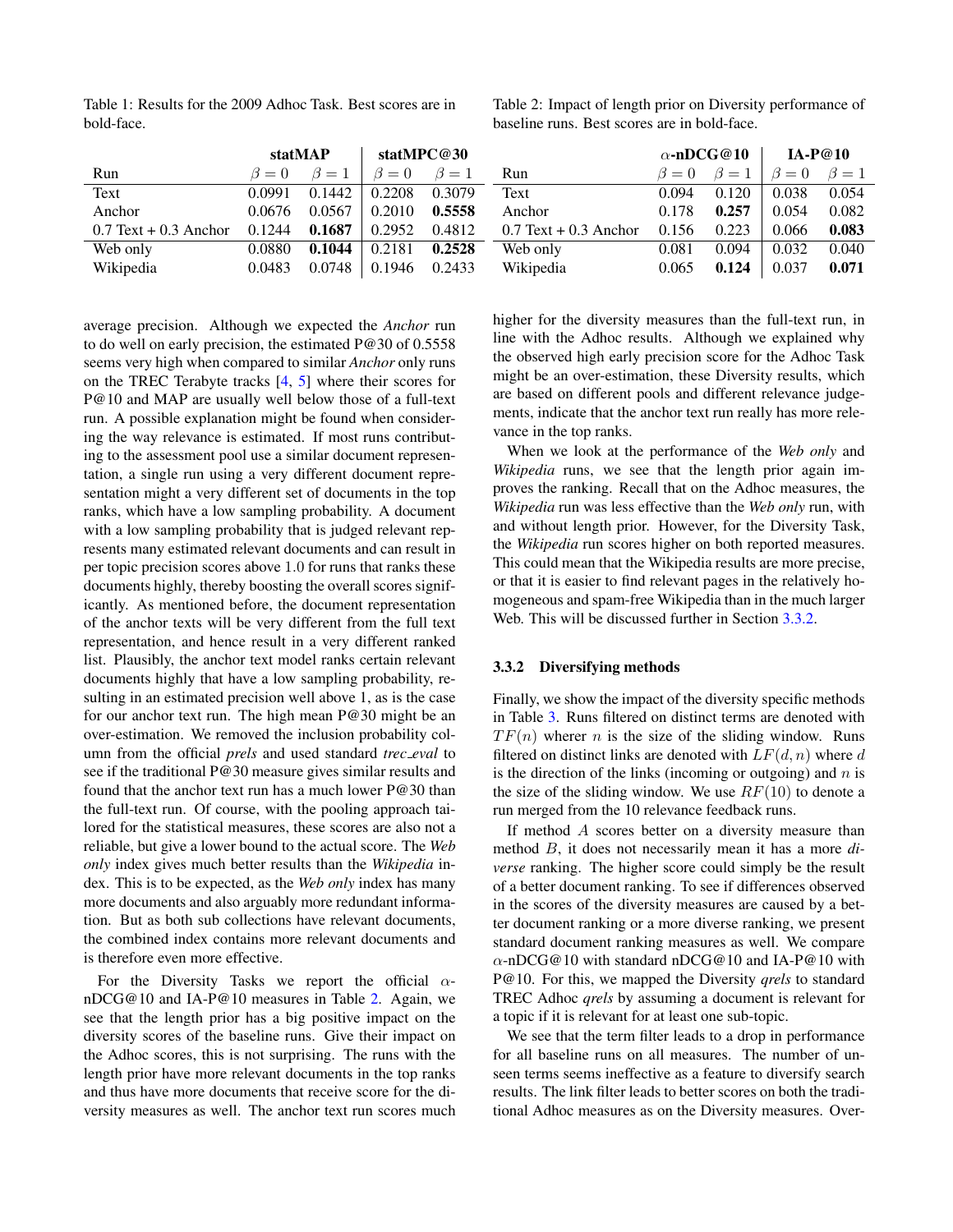|                                                                | <b>Diversity</b> |                   |        |           |  |
|----------------------------------------------------------------|------------------|-------------------|--------|-----------|--|
| Run                                                            | nDCG@10          | $\alpha$ -nDCG@10 | P@10   | $IA-P@10$ |  |
| Text                                                           | 0.1564           | 0.120             | 0.1700 | 0.054     |  |
| Text TF(10)                                                    | 0.1450           | 0.122             | 0.1560 | 0.048     |  |
| Text LF(in, 10)                                                | 0.1924           | 0.154             | 0.2020 | 0.068     |  |
| Text LF(out, 10)                                               | 0.1873           | 0.145             | 0.2000 | 0.063     |  |
| Text RF(10)                                                    | 0.1888           | 0.150             | 0.2080 | 0.067     |  |
| Text RF(10) TF(10)                                             | 0.1536           | 0.123             | 0.1700 | 0.049     |  |
| Text RF(10) LF(in, 10)                                         | 0.2098           | 0.170             | 0.2200 | 0.068     |  |
| Text RF(10) LF(out, 10)                                        | 0.2053           | 0.168             | 0.2260 | 0.069     |  |
| Anchor                                                         | 0.2780           | 0.257             | 0.2460 | 0.082     |  |
| Another TF(10)                                                 | 0.2665           | 0.250             | 0.2380 | 0.079     |  |
| Another LF(in, 10)                                             | 0.2442           | 0.233             | 0.2060 | 0.066     |  |
| Another LF(out, 10)                                            | 0.2373           | 0.236             | 0.2080 | 0.071     |  |
| $0.7 \text{~} \text{Text} + 0.3 \text{~}$ Anchor               | 0.2459           | 0.223             | 0.2420 | 0.083     |  |
| $0.7 \text{ T}ext + 0.3 \text{ } Another \text{ } TF(10)$      | 0.2363           | 0.209             | 0.2280 | 0.075     |  |
| $0.7 \text{ Text} + 0.3 \text{ } Another \text{ } LF(in, 10)$  | 0.2719           | 0.244             | 0.2640 | 0.090     |  |
| $0.7 \text{ Text} + 0.3 \text{ } Another \text{ } LF(out, 10)$ | 0.2593           | 0.229             | 0.2540 | 0.086     |  |

<span id="page-4-0"></span>Table 3: Results for runs using the sliding window filters and merge of multiple query expansions on the 2009 Adhoc topics. Best scores are in bold-face.

all, the incoming links are more effective than the outgoing links, although in combination with the merged  $RM(10)$ run, the outgoing links are slightly more effective for P@10 and IA-P@10. The feedback run  $RF(10)$  also improves the document ranking and diversity of the baseline run. On the *Anchor* run, the filters are not effective. Of course, the *Anchor* run already uses the number of incoming links implicitly through the length prior. Further boosting documents with many new incoming or outgoing links only hurts performance. By combining the anchor text and full-text runs, we get a slight improvement on IA-P@10. If we then apply the link filters, the P@10 and IA-P@10 scores go up further. The incoming links are more effective than the outgoing links.

It is hard to judge whether the diversity methods actually affect the diversity of the baseline runs. If we compare the scores for the ad hoc measures nDCG@10 and  $P@10$  with the diversity measures  $\alpha$ -nDCG@10 and IA-P@10, we see similar patterns. Runs that score higher on nDCG@10 also score higher on  $\alpha$ -nDCG@10 and runs that score higher on IA-P@10 also score higher on P@10. This suggest that the changes on the diversity scores do not reflect changes in actual diversity. The link filters seem to merely work as indegree priors and push up important documents. Ad hoc precision goes up a lot but diversity goes up only a little bit. The run is not more diverse but simply has more relevance in the top ranks.

To shed some more light on how our methods affect the diversity of the results, we look at the percentage of subtopics for which relevant documents are found. In Table [4](#page-5-1) we show the percentage (macro average) of sub-topics covered by the retrieved results at various rank cut-offs. In the

relevance judgements we find relevant documents for 199 different sub-topics for 49 topics. This means that for one of the 50 topics, not a single document in the pool was judged relevant for one of the chosen sub-topics. We see that the top 10 documents of the  $Text$  run contain relevant documents for only 16.3% out of the 199 sub-topics while the top 10 of the Anchor run covers 28.5%. The anchor text run is thus not only more precise, but also more diverse. The term filter has a small negative impact on the number of sub-topics found, while the link filters have a positive impact, except for the Anchor run. The outlink filter is boost more diverse sub-topics than the inlink filter. The merged query expansion runs make the top ranked results more diverse, showing that the improvements for the diversity measures in Table [3](#page-4-0) are not only based on higher precision. Combining the  $Text$ and the Anchor runs has almost no impact on the number of sub-topics covered in the top ranks of the baseline run. For this run, the inlink filter is more effective than the outlink filter. If we look further down the ranking, we see that relevant documents for much more sub-topics are retrieved. The impact of the diversity methods is almost negligible at rank 100 and lower. The combination of  $Text$  and  $Another$ runs does increase the number of topics found later in the ranking. The *Wikipedia* run is far less diverse than the *Web only* run. The higher diversity score must come from a better relevance ranking of the top results.

Note that the sliding window filter allow documents to move up  $n - 1$  at the most. Thus, for the top 10 documents, a sliding window of  $n = 10$  documents can select documents from the top 19 results of the original ranking. The number of sub-topics found in the top 20 of the original ranking provides an upper bound of the number of topics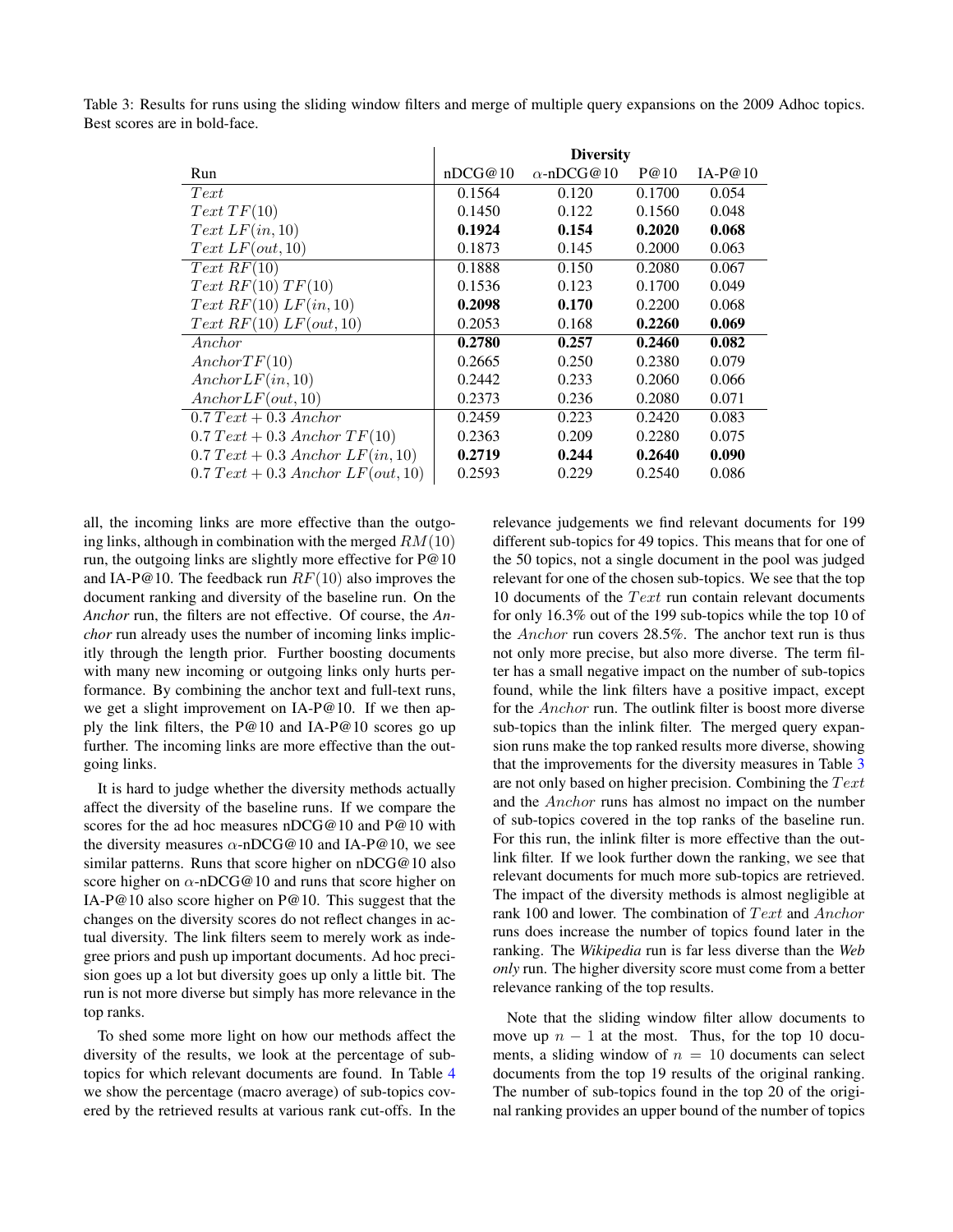<span id="page-5-1"></span>Table 4: Percentage of sub-topics (macro average) for which at least one relevanat document is found at different rank cut-offs.

|                             | <b>Top</b>     |           |           |          |
|-----------------------------|----------------|-----------|-----------|----------|
| Run                         | 10             | <b>20</b> |           | 100 1000 |
| Text                        | 16.3 26.1 41.0 |           |           | 51.4     |
| Text TF(10)                 | 16.8 23.5 40.6 |           |           | 51.4     |
| Text LF(in, 10)             | 19.4 26.6 40.6 |           |           | 51.4     |
| $Text\ LF(out,10)$          | 20.3 29.2 40.7 |           |           | 51.4     |
| Text RF(10)                 | 21.4 27.4 41.3 |           |           | 51.3     |
| Text RF(10) TF(10)          | 18.4 27.2 41.4 |           |           | 51.3     |
| Text RF(10) LF(in, 10)      | 22.0 33.0 40.9 |           |           | 51.3     |
| Text RF(10) LF(out, 10)     | 23.3 33.3 41.4 |           |           | 51.3     |
| Anchor                      | 28.5 34.2 44.7 |           |           | 52.0     |
| Another TF(10)              | 27.2 33.7 43.9 |           |           | 52.0     |
| Anchor $LF(in, 10)$         | 25.9 32.6 45.2 |           |           | 52.0     |
| Anchor $LF(out, 10)$        | 28.2 32.2 44.7 |           |           | 52.0     |
| $Text + Anchor$             | 27.2 34.8 50.2 |           |           | 59.3     |
| $Text + Anchor TF(10)$      | 25.3 32.7 50.5 |           |           | 59.3     |
| $Text + Anchor LF(in, 10)$  | 29.4 37.1 50.5 |           |           | 59.6     |
| $Text + Anchor LF(out, 10)$ | 27.8 35.4 50.1 |           |           | 59.6     |
| Web~only                    | 15.1           |           | 24.8 40.9 | 50.4     |
| Wikipedia                   | 8.7            | 8.7       | 11.1      | 12.6     |

that we can possibly have in the top 10 of the filtered runs. The small impact of the filters is due to the low diversity in the initial text-based relevance ranking. With only 26.1% of the sub-topics covered in the top 20 results for 49 topics (1.06 sub-topics per topic), there is not much to diversify. For the filters to have more impact, the windows size needs to be increased to move up documents from further down the ranking. As mentioned before, the danger is that this leads to infiltration of off-topic documents that have many links or are very long. The sliding window size is kept low to broadly respect the initial text-based ranking. With larger window sizes, the impact of the initial ranking decreases.

# <span id="page-5-0"></span>4 Entity Ranking

Due to the last-minute availability of the results, we can only provide an initial discussion, and refer to the final proceeding for more details and further experiments. For the entity ranking track, we have experimented with different approaches which are discussed in this section: using *anchor text* representations (assuming the entity's name will be frequent in incoming anchors); *co-citations* (assuming similar entities will receive similar incoming links); and using *Wikipedia as a pivot* (assuming entities have unique Wikipedia pages, which are neatly organized and may contain external links toward the most suitable homepage).

## 4.1 Anchor Text

Our first approach tries to apply an ad hoc retrieval method to the task of related entity finding. We use the ClueWeb Anchor text index that is described in Section [2.](#page-1-0) Queries consist of the concatenation of the entity name and the narrative. The initial result ranking is in the ad hoc format. To convert the results to the entity ranking format, we use a very naive approach. The first 300 results of the initial ranking are grouped into groups of three. Each result entity consist of a group of three pages, where each page is an entity homepage. If Wikipedia results occur in the initial ranking, they are added to the result entities ordered by score.

### 4.2 Co-citations

For the Entity Ranking topics an example relevant entity is provided. Given the large link graph of the ClueWeb collection, we want to exploit co-citation information to find entities similar to the example entity. For this, we first find the set  $S$  of all pages  $s$  that link to the example entity  $e$ . For each page s, we consider all outgoing links as pointers to pages  $t$  about possibly similar entities. The number of pages in  $S$  that link to a target page  $t$  is the co-citation frequency of  $t$  and  $e$ . The more  $t$  and  $e$  are co-cited, the more similar they are. We consider the links from pages with a small number of outgoing links to be more valuable than links from pages with a high outgoing link degree. Thus, we weight each link from a page s to page t by the outgoing link degree of s. More formally, the similarity score between a target entity  $t$ and example entity e is given by:

$$
sim(t, e) = \sum_{s} l(e \leftarrow s) \sum_{t} \frac{l(s \rightarrow t)}{outdegree(s)} \tag{3}
$$

where  $l(s \rightarrow t)$  is 1 if there is a link from s to t and 0 otherwise. The entities are then ranked by their similarity score  $sim(t, e)$ . Note that this run uses only the example entity and the ClueWeb link graph. No content-based feature is used.

### 4.3 Wikipedia

Our last approach exploits the information in Wikipedia. To complete the task of related entity finding, we take a number of steps.

- 1. Rank all Wikipedia pages according to their match to the entity name and narrative.
- 2. Scores of Wikipedia pages which belong to the correct target category (i.e. Persons, Products or Organizations) are boosted.
- 3. To find primary result pages, we follow the external links on the Wikipedia page to find matches with the Clueweb Category B URLs.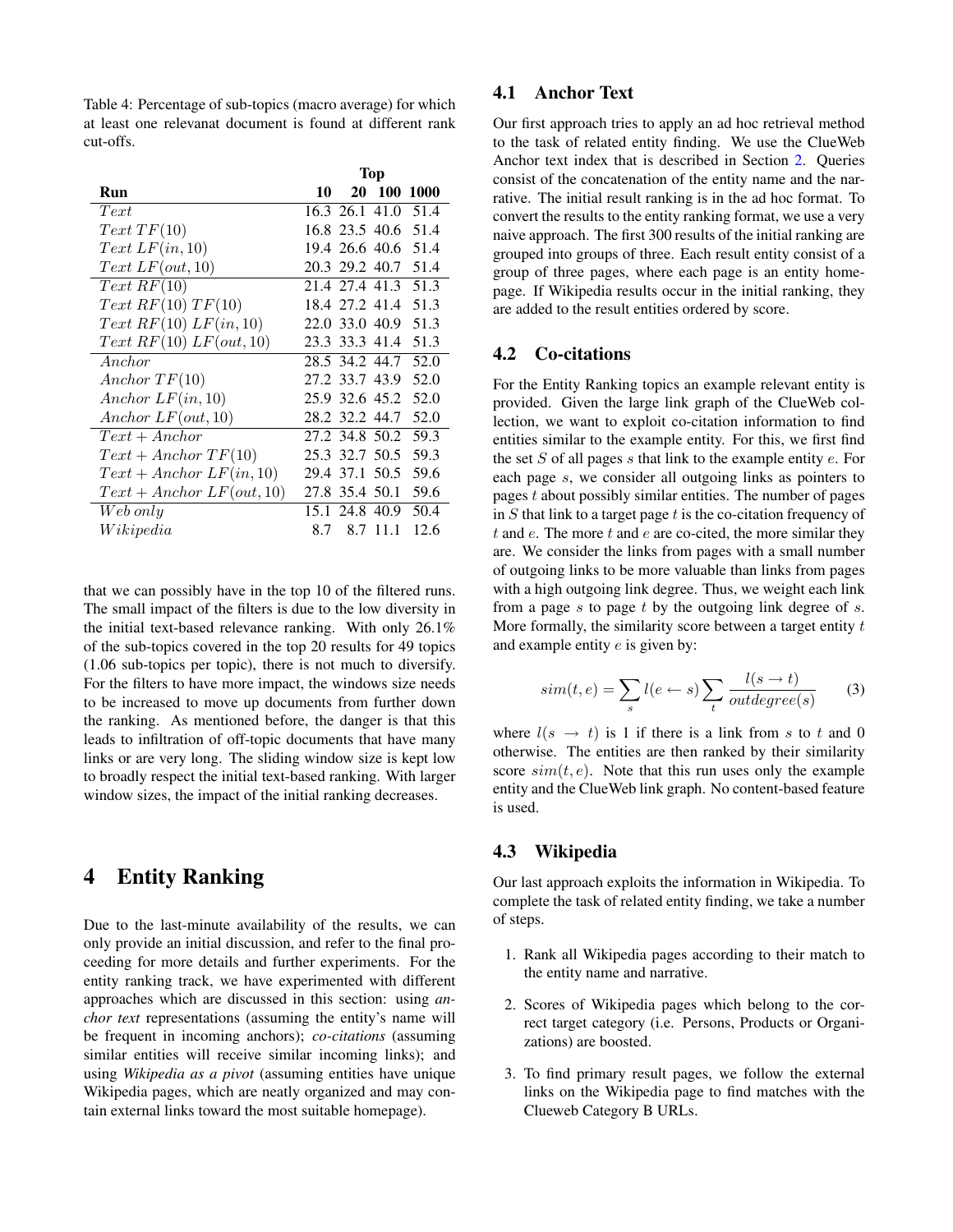The second step is optional. We have made both runs excluding (Wiki Base) and including (Wiki Cats) the second step. More detail on the category mappings used in the second steps follow below.

#### 4.3.1 Category Mapping

In the Wikipedia context we consider each Wikipedia page as an entity. The Wikipedia page title is the label or name of the entity. Currently in the English part of Wikipedia there are over 3 million pages. Wikipedia employs a fine grained categorisation system, consisting of more than 70.000 categories. Each page is categorised into at least one category. The categories form a hierarchical structure, but because subcategories can have more than one parent, the structures as a whole is not a tree, but rather a directed acyclic graph.

In the entity ranking track only three high level types of entities are used: persons, products and organisations. 'Persons' is a clearly defined concept. Organisations and products on the other hand are less clearly defined. In the training topics certain groups of people, i.e. a band, or more abstract concepts like 'Motorsport series that Bridgestone officially supports with tyres' are included as organisations. A problem with the 'Products' entity type is the granularity, different versions of a product might have their own homepage, which makes them undesirable eligible as an entity.

To map the entity types to Wikipedia categories, we experiment with two different methods. In our first method we manually map a number of lower level Wikipedia categories to each entity type. Each document gets a binary score, either the document categories include one of the target categories or not. All documents including one of the target categories are ranked above all documents not including one of the target categories. The entity types are mapped to the following categories:

- Persons
	- 'Living People'
	- Ending with 'births'
	- Ending with 'deaths'
	- Starting with 'People'
- Organizations
	- Starting with 'Organizations'
	- Starting with 'Companies'
- Products
	- Starting with 'Products'
	- Ending with 'introductions'

The second method exploits Wikipedia category hierarchy. We map the entity types to the most general matching Wikipedia categories. All subcategories down the hierarchy of the chosen Wikipedia categories are also considered relevant. The degree of relevance is expressed in the distance to the target category, i.e. how many levels in the hierarchy separate the document category from the target category. For each document we take the minimum distance of the distances to all its categories. Entity type 'Persons' can be mapped directly to Wikipedia category 'People'. Similarly, entity type 'Organizations' can be mapped directly to the category 'Organizations'. The 'Products' entity type cannot be mapped directly to one Wikipedia category, instead we map it to the categories 'Product by Company' and 'Introductions by year'.

### 4.4 Results

We focus our discussion of results on our official runs. More variations and runs using the Wikipedia category hierarchy will be discussed in the final proceedings paper. We report the results of our official runs in NDCG@R and P@10 in Table [5.](#page-7-6) The score based on the 'Primary Home Page evaluation' counts only primary, non-Wikipedia pages as relevant, whereas the score based on the 'Wikipedia evaluation' also gives credit for retrieved Wikipedia pages.

The first thing to notice is that the performance of the runs is rated very differently by the two evaluation measures: NDCG@R and P@10. The best run considering P@10 'Wiki Cats', is the worst run considering NDCG@R, and vice versa, the best run considering NDCG@R 'Anchor Text' is almost the worst run considering P@10.

As was to be expected the runs using Wikipedia benefit most when the evaluation also gives credit to retrieved Wikipedia pages, e.g. P@10 for the 'Wiki Cats' run triples from 0.0550 to 0.1650 when the Wikipedia evaluation is used. Looking at NDCG@R however, the 'Anchor Text' run still considerably outperforms all other methods.

The Wikipedia runs have a lower recall, because a considerable part of the correct related entity homepages will not be linked to from Wikipedia, which gives these runs a lower NDCG@R. For early precision P@10 however, the Wikipedia runs are much better. By considering the entity types, which is done in the 'Wiki Cats' run, early precision improves even further, but the cost is a lower NDCG@R.

# <span id="page-6-0"></span>5 Conclusions

In this paper, we detailed our official runs for the TREC 2009 Web Track and Entity Ranking Track and performed an initial analysis of the results. We now summarize our preliminary findings.

We experimented with indexes of different document representations and a sliding window filter to combine textbased ranking with diversity features. Assuming a user starts reading the results list from the top and has seen the first  $m$ documents, we choose from documents  $m + 1$  to  $m + n$  in the text-based ranking the one that has the highest diversity